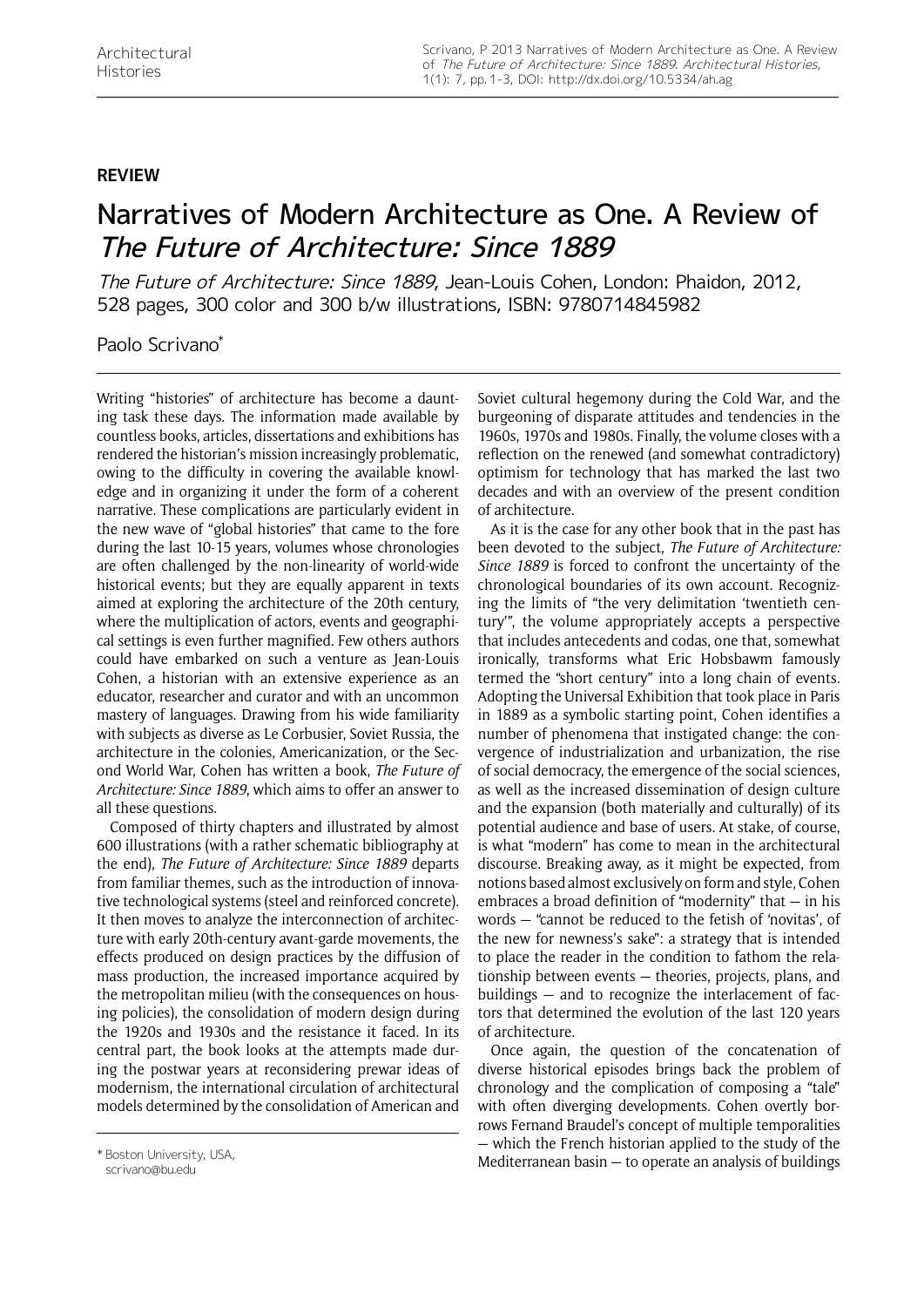and projects based on the notion of "stylistic co-existence", supplying a tool to recognize areas or times characterized by coincidences of attitudes or by intersections leading to hybridization or compromise. Albeit at various degree effective, this approach has the merit of regrouping the narrative, giving the text a coherence and fluidity that is indispensable to a volume that aims at a "synthetic" view of the architectural history of a given period. Ultimately, Cohen tries to use architecture as the evidence of wider phenomena, steering his writing towards an examination of formal change as one possible by-product of social and technological modernization.

The lines of investigation that *The Future of Architecture: Since 1889* follows are multiple. Building a discourse that avoids the "epic" tale (as it makes explicit since its introduction), the book primarily tries to defy the idea of an un-contrasted rise of modernism during the first half of the 20th century: Cohen prefers to address his attention towards the frictions emerging from the encounter of different architectural experiences rather than pursuing the archetype of an apparent and flawless continuity. More significantly, the volume takes into account themes and subjects whose importance has been unveiled only through the process of historiographical reorientation that has taken place in recent years. Among them are the forced migrations — and the consequent diaspora of architects — of the first half of the century, a phenomenon that propelled the process of urbanization in a number of countries within and outside of Europe and that contributed to redesign the international geography of the architectural debate; or the establishment of close bi-lateral relations between specific architectural cultures — such as those that developed between Germany and Soviet Russia or Germany and Turkey during the 1920s and 1930s that favored the circulation of information and the renovation of design practices.

The book also includes architects, movements and contexts hardly considered in previous "histories". For example, *The Future of Architecture: Since 1889* addresses the modernist tendencies that developed in the interwar period in several East European countries, in places like Czechoslovakia, Hungary, Poland, and the Balkans; the rapid renewal of architectural languages that took place in Spain before the advent of the Francoist regime; and the experiences in design and planning in the colonies or in nations as diverse as Turkey, Iran and China. The years of the Second World War are the subject of an entire chapter; the description of the Reconstruction and the 1950s is so broad as to embrace continental Europe, the British Isles, Scandinavia, North America, the Soviet Block, North Africa, India and Japan. The various design outcomes of the alternative culture of the 1960s and 1970s are discussed in the book's second part; last but not least, the conclusion gives due emphasis to contemporary architecture's problematic relation to the natural and built environment. As said, this is possible thanks to the author's past involvement in sophisticated research and scholarly endeavors and to his familiarity with several languages other than English: the account of Russia and other Slavic countries is often "first-hand" while the description of Latin American architecture incorporates information that emerged from the work of a new generation of scholars who operate in Spanish and Portuguese.

*The Future of Architecture: Since 1889* has its own shortcomings. If Cohen has succeeded to build up a coherent narrative that avoids the tropes of too many existing "histories", several problems linger partially unresolved. America still gives the impression of remaining at times a separate tale; Louis Kahn's apparent "solitude" — so often encountered in many other volumes on 20th-century architecture — is still in part unchallenged. One could also add that nothing is said about the role played by private collectors and, in general, by the art world in explaining the success of American avant-gardes of the 1960s and 1970s. But these are minor points of oversight. Works whose goal is to condense more than one hundred years of architectural history, as it is the case of *The Future of Architecture: Since 1889*, are predictably deemed to be criticized for their inevitable omissions. Much more consistent is the kind of criticism — elsewhere addressed that emphasizes the book's inability to consider architecture as a phenomenon that encompasses the history of the built environment as a whole and that is not limited to a few leading figures of designers and major mediaattracting realizations.

This objection is indeed pertinent. Traditional "histories" do not fare well when they are called to look outside the realm of well-established narratives. This problem is even more evident today, in an age characterized by a kaleidoscopic intertwinement of phenomena related to architecture and urbanism. Tales that place an accent on master architects and individual monuments not only implicitly support the idea of a deterministic relation between architecture and "will to form": they are also unable to document the processes of rampant urbanization occurring outside Europe and North America, to respond to the relative marginality of architectural culture in the shaping of the built environment, to take into account the gender divide typical of the professional world, and to give "voice" to (only apparently) marginal social actors.

In spite of their limits, however, books like *The Future of Architecture: Since 1889* retain their importance because of the purpose they serve: we need to remember, in fact, for what and for whom these volumes are written. Their core readership is formed in large part by students in architecture or liberal arts who require an introduction to the history of architecture, to the practice of architectural design and, in general, to the observation of the built environment. For this particular audience, these works provide an indispensable pedagogical tool for an informed study of the discipline, since alternative approaches to the teaching of architectural history have rarely proved to be effective inside a classroom. Moreover, they expose readers to basic concepts and principles, highlighting the relation between architecture and historical events and